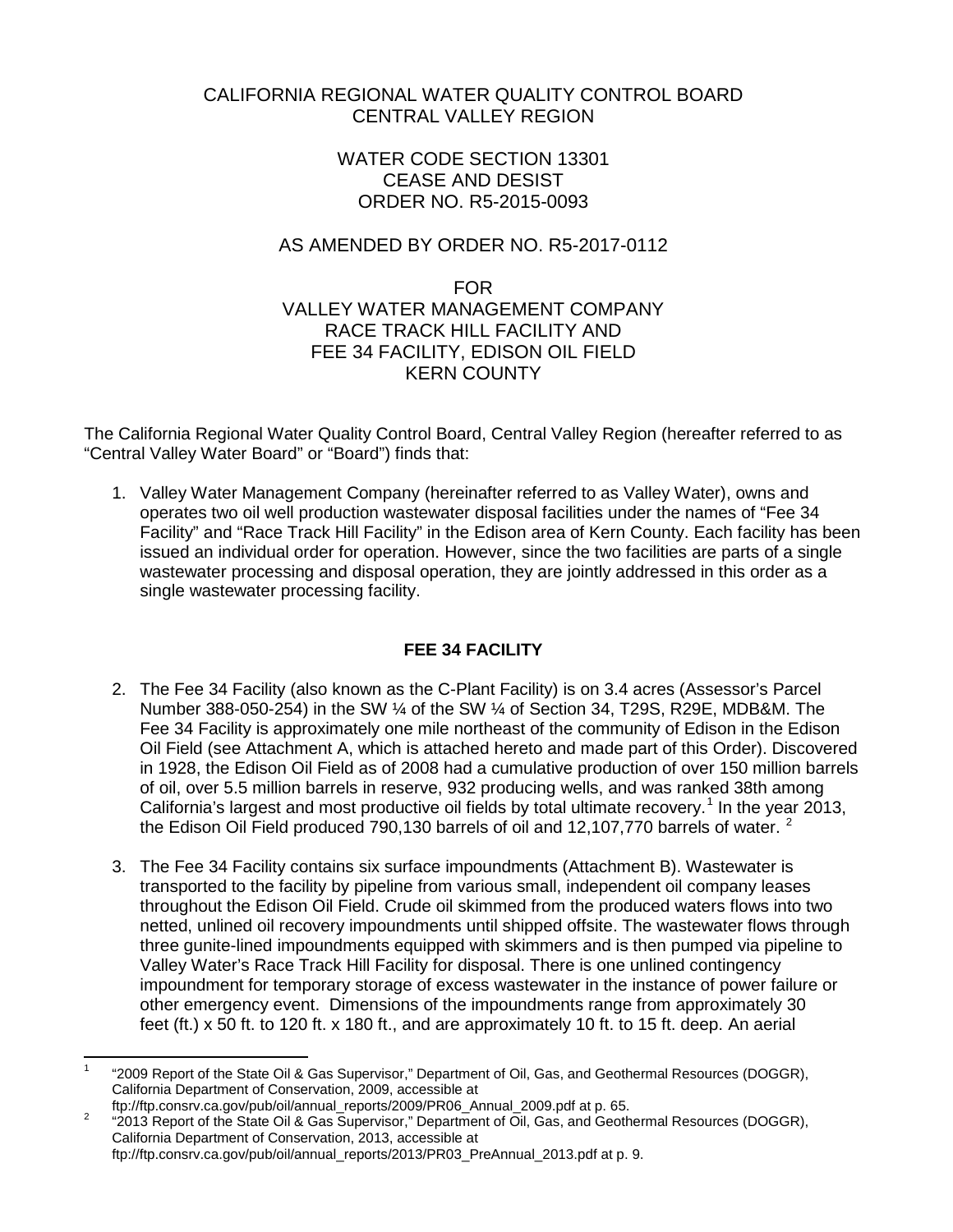photograph of the Fee 34 Facility is attached hereto as Attachment B and made part of this Order.

- 4. The Fee 34 Facility is regulated by Central Valley Water Board Order Nos. 92-110 and 92- 11037. Order 92-110 sets forth general WDRs for the discharge of oil field produced wastewaters from Edison Oil Field operations, including the Fee 34 Facility. Order 92-11037 is the Notice of Applicability of the general WDRs to the Fee 34 Facility, and includes a chemical analysis of the wastewater with the following characteristics: 7,900 micromhos per centimeter (μmhos/cm) electrical conductivity (EC), 4,450 milligrams/liter (mg/l) chloride, and 15.6 mg/l boron.
- 5. The Water Quality Control Plan for the Tulare Lake Basin, Second Edition (hereafter Basin Plan) designates beneficial uses, establishes water quality objectives, and contains implementation plans and policies for all waters of the Basin.
- 6. Surface drainage is toward the East Side Canal in the Arvin-Wheeler Ridge Hydrologic Area (557.30) of the Tulare Lake Basin. Surface waters in the Arvin-Wheeler Ridge Hydrologic Area are designated as Valley Floor Waters. The designated beneficial uses of Valley Floor Waters, as specified in the Basin Plan, are agricultural supply; industrial service and process supply; water contact and non-contact water recreation; warm fresh water habitat; wildlife habitat; preservation of rare, threatened, and endangered species; and groundwater recharge.
- 7. The Fee 34 Facility is in the Kern County Basin Hydrologic Unit, Detailed Analysis Unit (DAU) 258. The designated beneficial uses of the groundwater, as specified in the Basin Plan for DAU 258, are municipal and domestic water supply, agricultural supply, industrial service, and process supply.
- 8. Information obtained from the California Department of Water Resources identified 36 groundwater supply wells within about one-mile of the Fee 34 Facility. The groundwater is primarily used for agricultural supply. Driller's reports for 19 of the wells identify six domestic supply wells, twelve agricultural supply wells, and one industrial supply well.

# **RACE TRACK HILL FACILITY**

- 9. The Race Track Hill Facility is located on 338.4 acres in the western half of Section 24, T29S, R29E, MDB&M. The Facility is about fifteen miles east of Bakersfield in Kern County on Assessor's Parcel Number 387-060-031(see Attachment C).
- 10. The Race Track Hill Facility contains 27 unlined surface impoundments and approximately 94 acres of land, a portion of which is used for surface sprinkler disposal. Wastewater discharge began 56 ½ years ago, in approximately December of 1958. Wastewater is transported to the Facility by pipeline from Valley Water's Fee 34 Facility, which is about four miles to the southwest in the Edison Oil Field. The wastewater is discharged to the impoundments for percolation and evaporation. Excess wastewater that does not percolate or evaporate is sprayed onto portions of the 94 acres for disposal.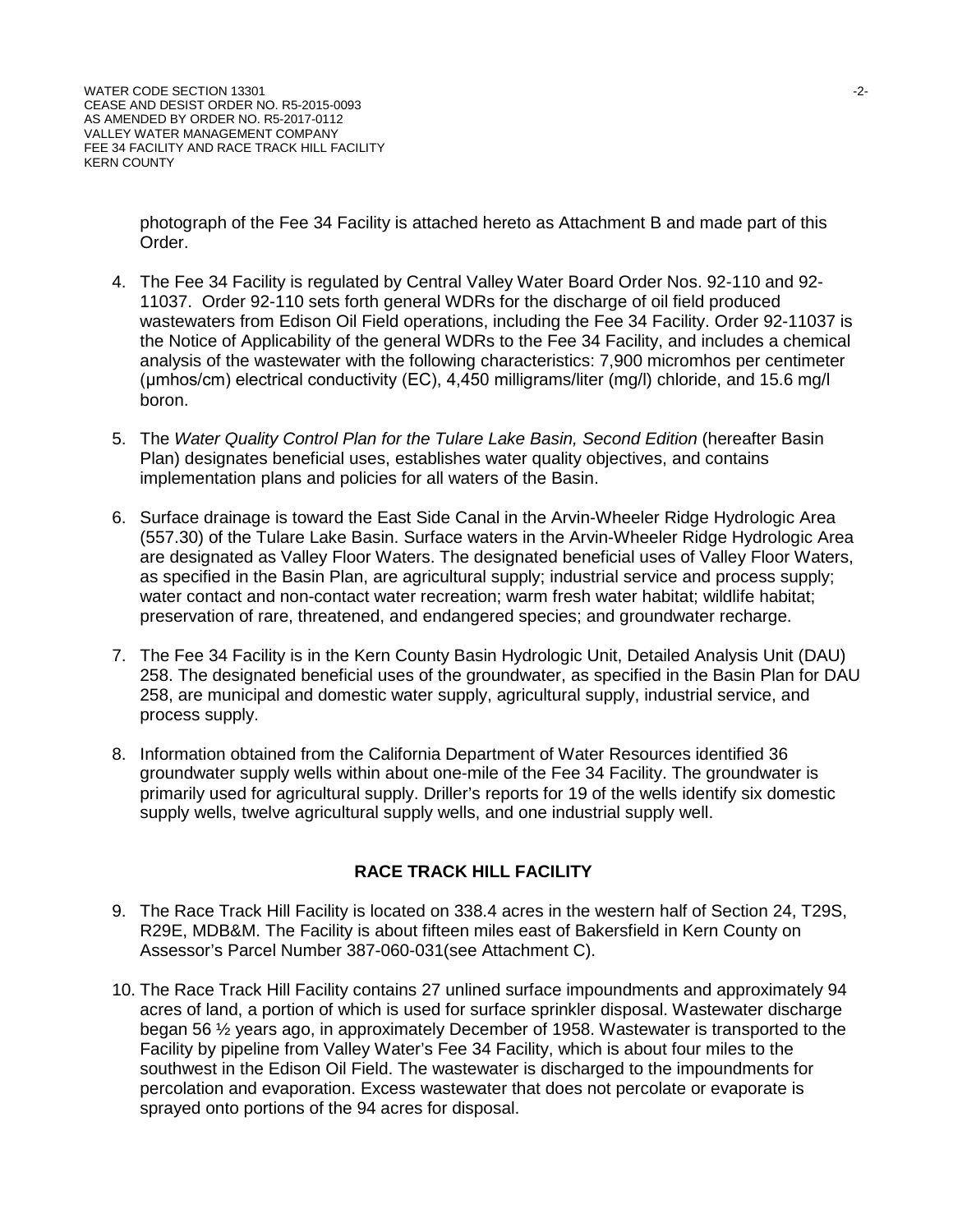- 11. The Race Track Hill Facility is in an area of rolling topography and a portion of the site drains toward Cottonwood Creek, about one-half mile northeast of the Facility. Cottonwood Creek is tributary to the Kern River. The designated beneficial uses of the Kern River below the southern California Edison Kern River Powerhouse Number One, as specified in the Basin Plan, are municipal and domestic supply, agricultural supply, industrial service and process supply, hydropower generation, water contact and non-contact recreation, warm fresh water habitat, wildlife habitat, preservation of rare, threatened and endangered species, and groundwater recharge.
- 12. The Race Track Hill Facility is in the Kern County Basin Hydrologic Unit, DAU 257. The designated beneficial uses of the groundwater for DAU 257, as specified in the Basin Plan, are municipal and domestic water supply, agricultural supply, industrial service and process supply, and water contact recreation.
- 13. The Race Track Hill Facility is underlain by unconsolidated sediments of the Kern River-Chanac Series. The consolidated sediments of the Santa Margarita Formation underlie the Kern River-Chanac Series. The top of the Santa Margarita Formation and the overlying sediments dip to the southwest at an angle of approximately five degrees.
- 14. The Race Track Hill Facility's WDRs, Resolution No. 58-349, was adopted by the Central Valley Water Board on September 18, 1958, and set forth requirements for the discharge of oil field produced wastewater at the Facility.
- 15. The WDRs allow the discharge of oil field produced wastewater to the ground surface, into natural drainage channels, and into surface impoundments in Section 24, T298, R29E, MDB&M. The WDRs also allow the discharge of oil field produced wastewater to the ground surface, into natural drainage channels, or into unlined surface impoundments other than those constructed in Section 24, provided the wastewater conforms to the following criteria:
	- a. Total dissolved solids shall not exceed 1,000 parts per million.
	- b. Chlorides shall not exceed 150 parts per million.
	- c. Boron shall not exceed 1.0 part per million.
- 16. The WDRs predate the Basin Plan and do not contain the limitations on the discharge of oil field produced wastewater to surface impoundments within Section 24 that are contained in the Basin Plan.
- 17. Although Resolution 58-349 found "no freshwater producing wells in this vicinity" in 1958, more recent information obtained from the California Department of Water Resources identified six groundwater supply wells within one-mile of the Facility. Groundwater from these wells may have been used for domestic water supply, agriculture supply, and industrial service supply. The current status of these wells is not clear and some may have been destroyed.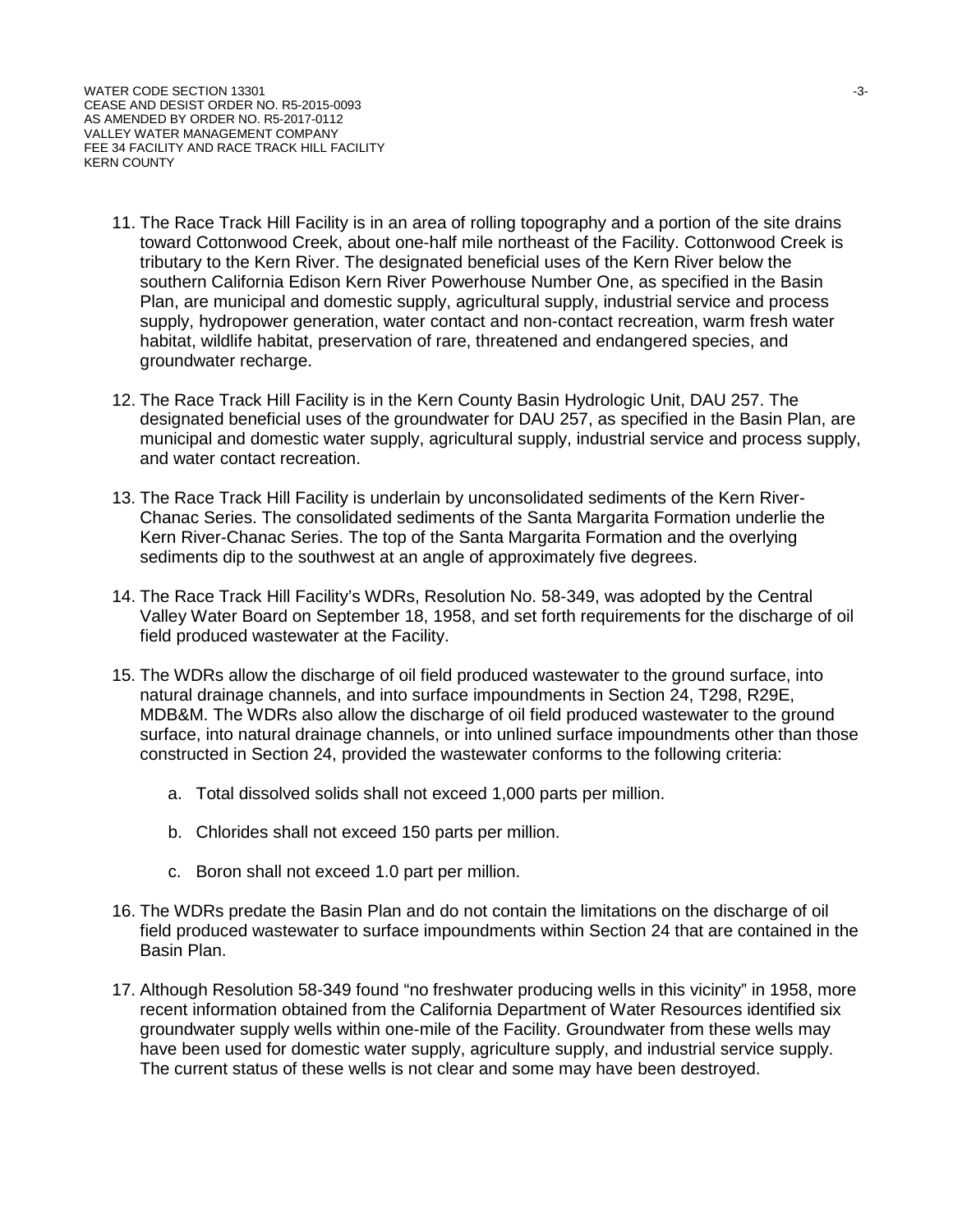#### **WASTE DISPOSAL OPERATIONS AND COMPLIANCE**

18. Discharge of Waste to Land: This information is based upon the 27 November 2012 and 18 September 2013 Central Valley Water Board inspections of the Fee 34 Facility and Race Track Hill Facility, and based upon Valley Water's wastewater analysis lab report dated 23 July 2013 for the Fee 34 Facility regarding concentrations of EC in μmhos/cm, chloride in mg/l, and boron in mg/l. The Basin Plan and Order 92-110 for Edison Oil Field Operators, and Resolution 58-349 set forth the following waste constituent limitations for the discharge of oil field wastewater:

|                                |              | Basin Plan &      |                             |
|--------------------------------|--------------|-------------------|-----------------------------|
|                                |              | Order 92-110      | Res. 58-349                 |
|                                | Units:       | Limitation Value: | Limitation Value:           |
| Specific EC:                   | umhos/cm     | 1,000             | None                        |
| <b>Total Dissolved Solids:</b> | $mg/l$ (ppm) | <b>NA</b>         | 1,000 (outside Section 24)  |
| Chloride:                      | mq/l         | 200               | (outside Section 24)<br>150 |
| Boron:                         | mq/l         |                   | (outside Section 24)        |

The Basin Plan allows discharges of oil field wastewater that exceed the above maximum salinity limits to unlined sumps, stream channels, or surface waters if the Discharger successfully demonstrates to the Central Valley Water Board in a public hearing that the proposed discharge will not substantially affect water quality nor cause a violation of water quality objectives.

The 23 July 2013 wastewater analytical results at Fee 34 Facility were measured at the following values and are compared to 1992 levels and the Basin Plan limits:

|                       | Units: | 1992 Value | 2013 Value: | Basin Plan Limits: |
|-----------------------|--------|------------|-------------|--------------------|
| Specific EC: umhos/cm |        | 7.900      | 5.700       | 1,000              |
| Chloride:             | ma/l   | 4.450      | 1.800       | 200                |
| Boron:                | ma/l   | 15.6       | 14          |                    |

- 19. The Fee 34 Facility and Race Track Hill Facility were also inspected on 27 March 2015. Violations of the WDRs for both facilities were noted during the inspections. At the Fee 34 Facility, wastewater with EC, chloride, and boron values greater than the Basin Plan limits was being discharged to the ponds in violation of Discharge Specification B.1 of the WDRs. Also, the ponds at the Fee 34 Facility had insufficient freeboard in violation of Discharge Specification B.6 of the WDRs and were not adequately netted or covered to preclude access by wildlife to wastewater with oil coatings in violation of Discharge Specification B.4 of the WDRs. The inspection report noted that the Race Track Hill Facility had insufficient freeboard on two ponds and insufficient netting on three ponds.
- 20. On 24 May 1996, Valley Waste Disposal Company, the predecessor of Valley Water, submitted the report *Drilling and Data Acquisition Report, Race Track Hill District, Edison Oil Field, Kern County, California*. The report was submitted pursuant to Discharge Specification B.2.c. of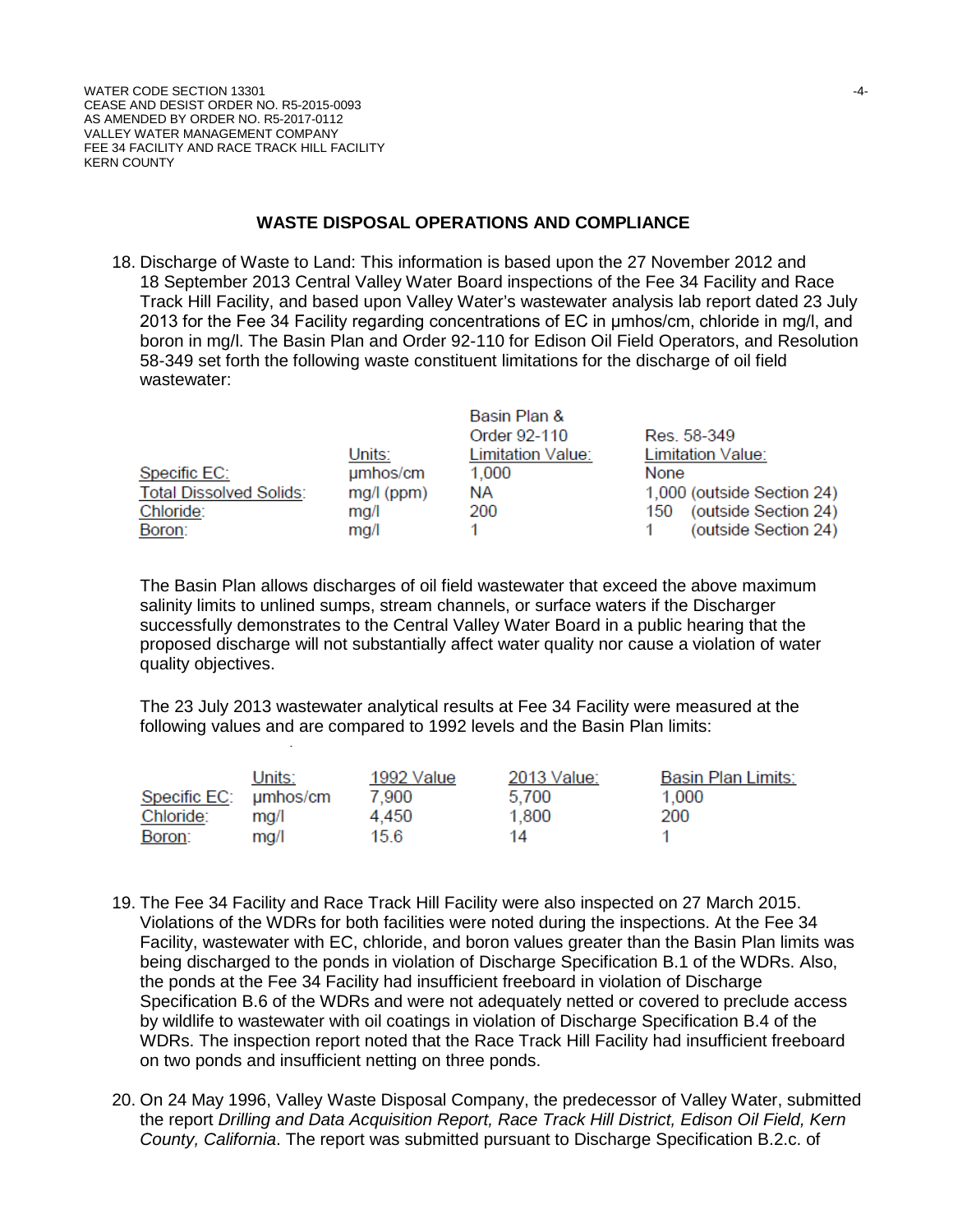Order 92-110. The report and transmittal letter stated that the Fee 34 Facility "… does not pose a threat to ground water quality and that no further action should be required for continued operation of the site." The transmittal letter also requested a hearing if necessary to demonstrate that the facility does not pose a threat to groundwater quality. There is no record of a response nor an evaluation of the report in the site files, and a hearing before the Central Valley Water Board was not held. Current Central Valley Water Board staff reviewed the report and transmittal letter and found it inadequate to demonstrate that there have been no impacts, or that there is no threat, to groundwater.

- 21. On 9 October 2013, the Central Valley Water Board issued a Notice of Violation (NOV) to Valley Water (see Attachment D, which is attached hereto and made part of this Order) for violations of the Discharge Specifications of Order 92-110 at the Fee 34 Facility. The NOV allegations included discharging wastewater in excess of the numerical limitations specified in Discharge Specification B.1 (see Finding No. 18), which is causing, or is threatening to cause a condition of pollution, $3$  contamination or nuisance, $4$  and failure to maintain the minimum freeboard of two feet in two of the impoundments as specified in Discharge Specification B.6, which is causing, or is threatening to cause, a condition of pollution, contamination, or nuisance caused by overtopping the impoundments. Valley Water submitted a response to the NOV on 8 November 2013 addressing each allegation.
- 22. Section 13301 of the Water Code provides in relevant part that:

When a regional board finds that a discharge of waste is taking place, or threatening to take place, in violation of requirements of discharge prohibitions prescribed by the regional board or the state board, the board may issue an order to cease and desist and direct that those persons not complying with the requirements or discharge prohibitions (a) comply forthwith, (b) comply in accordance with a time schedule set by the board, or (c) in the event of a threatened violation, take appropriate remedial or preventive action Cease and desist orders may be issued direct by a board, after notice and hearing.

- 23. The discharge of waste with high salinity and boron concentrations and other oil field wastewater constituents to the ground, surface water, and/or groundwater creates, or threatens to create, a condition of pollution in surface and groundwater, and may result in the degradation of water quality.
- 24. Land around the Fee 34 Facility is being used for agricultural production, primarily citrus and grapes. Land around the Race Track Hill Facility is also used for agricultural production including open stock grazing, a five-acre vineyard located approximately 3,000 feet southwest of the facility, and other crops grown in the area beginning about one mile south of the facility.

<span id="page-4-0"></span> $3$  "Pollution' is defined by Water Code section 13050, subdivision (I)(1) as, an alteration of the quality of the waters of the state by waste to a degree which unreasonably affects either of the following: (A) The waters for beneficial uses; (B)<br>Facilities which serve these beneficial uses." Water Code §13050(I).

<span id="page-4-1"></span>Facilities which serve these beneficial uses. Water Code §130500(i).<br>"Water Water Musiance' means anything which meets all of the following requirements: (1) Is injurious to health, or is indecent or offensive to the senses, or an obstruction to the free use of property, so as to interfere with the comfortable enjoyment of life or property. (2) Affects at the same time an entire community or neighborhood, or any considerable number of persons, although the extent of the annoyance or damage inflicted upon individuals may be unequal. (3) Occurs during, or as a result of, the treatment or disposal of wastes." Water Code §13050(m).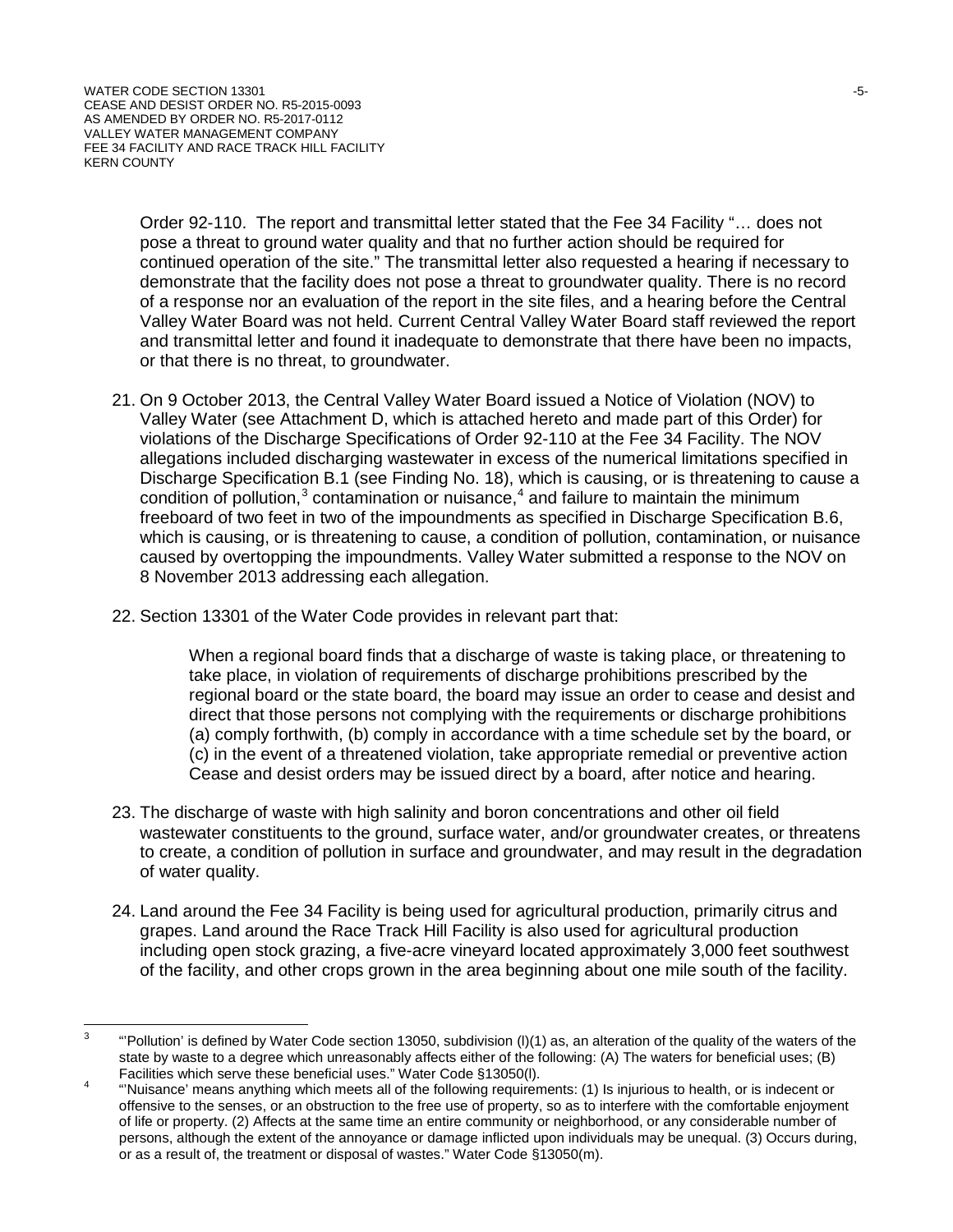- 25. Many of the crops are irrigated with groundwater from local supply wells. Irrigation water with a chloride concentration above 350 mg/l can cause severe crop problems. Boron toxicity can impair crops sensitive to boron at concentrations less than 1 mg/l in irrigation water.<sup>[5](#page-5-0)</sup>
- 26. Underlying groundwater may be degraded if mixed with oil field wastewater. Elevated EC, chloride, and boron levels could impair groundwater for municipal and domestic supply and agricultural supply uses.
- 27. Due to the topographic relief at the Race Track Hill Facility and the relatively close proximity (one-half mile) to Cottonwood Creek, a major storm has the potential to flush a portion of the accumulated salts discharged to the spray field the past 50-60 years into Cottonwood Creek, which could then be transported to the Kern River 2.5 miles downstream. This has the potential to result in a temporary salt and boron loading of water in the Kern River, and to increase salt and boron loading to groundwaters at the terminus of Kern River flow where groundwater is recharged. Operation of the spray field would require a permit under the National Pollution Discharge Elimination System, but the disposal operation currently would not meet the requirements for discharge to a surface water.

### **HYDROGEOLOGICAL INVESTIGATION**

- 28. On 1 July 2014, the Central Valley Water Board issued an Order pursuant to Section 13267 of the California Water Code to Valley Water requiring preparation and submission of work plans for hydrogeologic site characterizations for each facility and technical reports presenting their findings. The Discharger petitioned this Order to the State Water Resources Control Board.
- 29. Valley Water agreed to assess the impacts of wastewater discharges at the Racetrack and Fee 34 facilities. To date, the approach has been to conduct the work in phases with preparation of a work plan containing a specific scope of work, implementation of the work, followed by reporting. Based on the results of each phase, additional work is proposed.
- 30. As of 1 May 2015, two phases of field work have been completed, including:
	- Soil borings at both Facilities;
	- Soil sampling and analysis;
	- Shallow and deep monitoring well installations at both facilities;
	- Groundwater sampling and analysis; and
	- Leak-testing the lined ponds at the Fee 34 Facility.
- 31. As of 1 May 2015, the results of the Phase 1 field work and parts of the Phase 2 field work have been formally reported. The conclusions include:

<span id="page-5-0"></span><sup>5</sup> Ayers, R. S., and D. W. Westcott. "FAO 1985. Water Quality for Agriculture." *Irrigation and Drainage Paper* 29.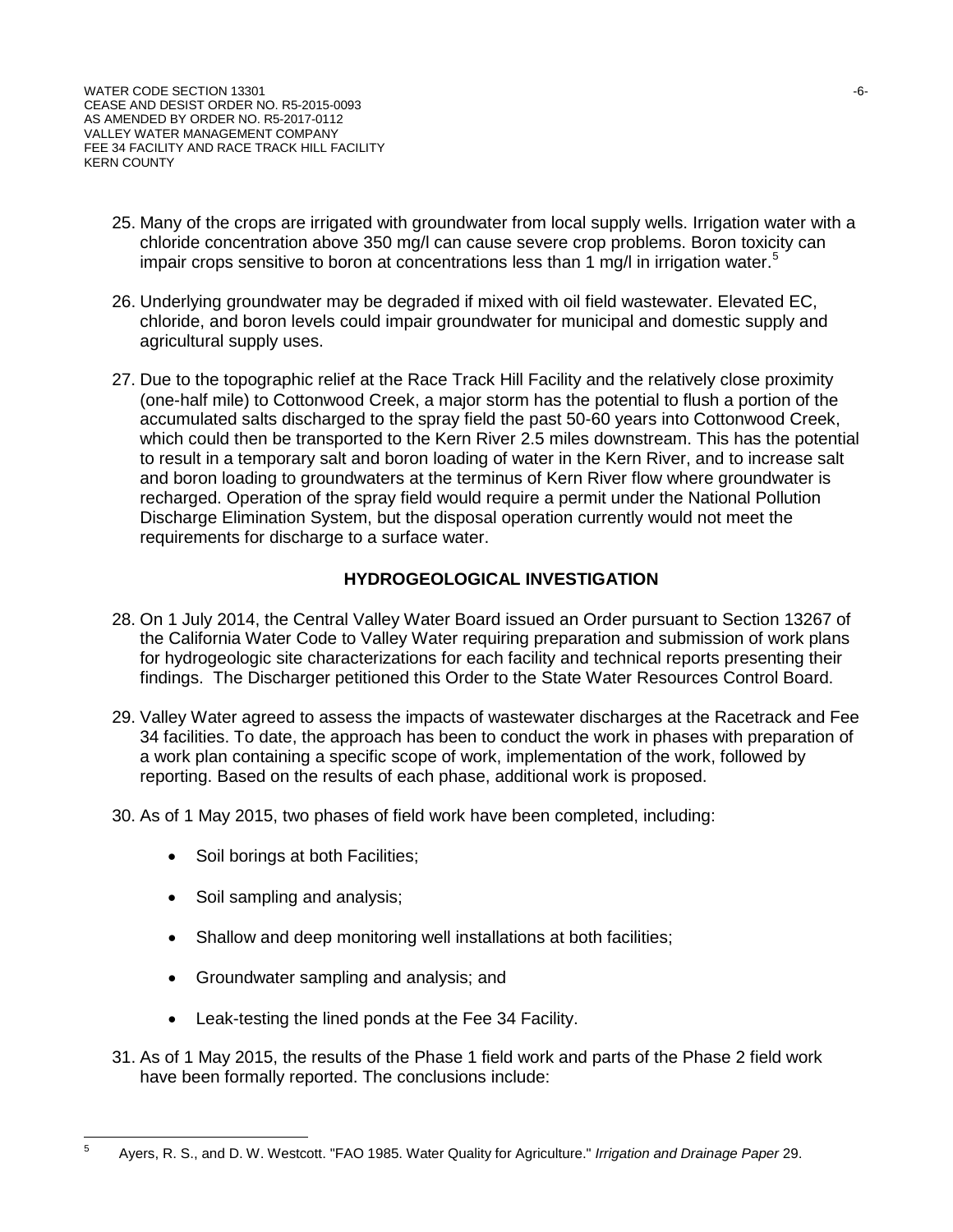- There are wastewater constituents in the soils at the Race Track Hill Facility;
- Groundwater occurs at depths ranging from 48 to 80 feet below ground surface at the Race Track Hill Facility;
- There is groundwater mounding beneath the Race Track Hill Facility;
- Groundwater beneath the Racetrack Hill Facility flows to the southwest;
- Groundwater beneath the Racetrack Hill Facility has been impacted by the wastewater disposed to the ponds. The EC of the groundwater and the concentrations of boron and chloride are similar to oil field wastewater at the Race Track Hill Facility; and
- The seepage rates of the North Pond and the South Pond at the Fee 34 Facility are 4.4 millimeters per day and 1.8 millimeters per day, respectively. Those rates translate to approximately 500 gallons per day from the North Pond and approximately 200 gallons per day from the South Pond.
- 32. The investigations conducted by Valley Water have determined the discharge of wastewater in excess of Basin Plan limitations and water quality objectives has caused a condition of pollution to groundwater at the Racetrack Hill Facility. Additional assessment is needed to determine the nature and extent of the wastewater constituents in groundwater.
- 33. The apparent direction of groundwater flow beneath the Racetrack Hill Facility is towards residential water supply wells immediately to the southwest and towards Edison and Bakersfield, five to ten miles to the southwest.
- 34. Based on a review of the site conditions, wastewater quality and volumes, and the results of the field investigations, spraying wastewater onto the ground surface and into natural drainages exacerbates the pollution of the underlying groundwater and creates a potential for waste constituents to drain into Cottonwood Creek and the Kern River.

#### **REGULATORY CONSIDERATIONS**

35. If the Fee 34 Facility has resulted in impacts to beneficial uses of the underlying groundwater, this Order requires the Discharger to submit a Report of Waste Discharge to obtain new WDRs for the operation of the Fee 34 Facility by 1 September 2016. This Order also requires that the Discharger submit a Report of Waste Discharge for the Race Track Hill Facility by 1 September 2016. It is anticipated that General Waste Discharge Requirements for the operation of oil field wastewater ponds would be proposed for consideration by the Central Valley Water Board in the spring or summer of 2016. If the discharges from the Fee 34 Facility or Race Track Hill Facility are eligible for coverage under the anticipated General Order, and if this General Order is in effect by 1 September 2016, the Discharger may choose coverage under the General Order rather than the submittal of individual reports of waste discharge for the two facilities.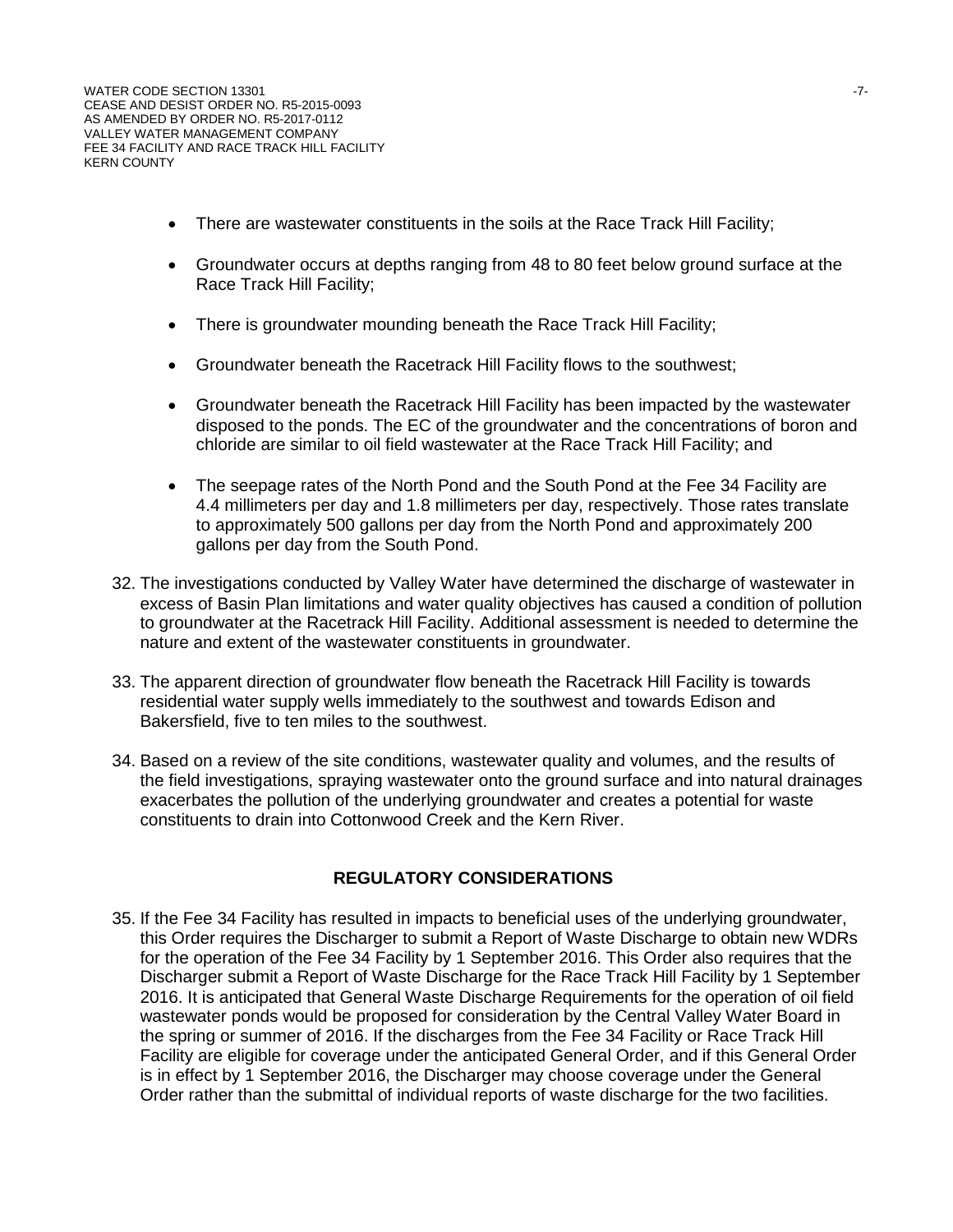- 36. As of 9 October 2017, many current and former Valley Water Management Company members at the Edison Oil Field have pursued alternative disposal options for produced wastewater and no longer utilize the Fee 34 Facility and Race Track Hill Facility. Valley Water and six remaining Edison Oil Field operators ("Edison Beneficial Reuse") identified two alternative disposal methods for produced wastewater at the Race Track Hill Facility: disposal wells – which require transfer from an unrelated third party to the Edison Oil Field operators and approval of that transfer from the Division of Oil, Gas, and Geothermal Resources – and beneficial reuse – which requires substantial investment by Edison Beneficial Reuse for permitting, antidegradation modeling, and construction costs.
- 37. The deadlines set forth herein are reasonable given the need to investigate the potential threat to groundwater and surface water quality.
- 38. On 16 October 2017, Edison Beneficial Reuse sent a letter, via electronic mail, to the Central Valley Water Board that states neither of the alternative disposal methods discussed in Finding 36 of this Order could be implemented before 1 January 2018.
- 39. In accordance with Water Code section 13267(b) these findings provide Valley Water with a written explanation with regard to the need for remedial action and reports, and identify the evidence that supports the requirement to implement investigative activities, to implement cease and desist activities if needed, and to submit the reports. Valley Water owns and operates the Fee 34 Facility and Race Track Hill Facility which are subject to this Cease and Desist Order. The technical and monitoring reports required by this Order are necessary to determine compliance with this Cease and Desist Order. The actions and reports required by this Order are needed to provide information to provide information to the Central Valley Water Board regarding (a) the nature and extent of the discharge, (b) the nature and extent of pollution in waters of the State and/or U.S. created by the discharge, (c) the threat to public health posed by the discharge; and (d) appropriate cease and desist measures. Based on the nature and possible consequences of the discharges, including the contamination of surface water or groundwater, or impacts to groundwater recharge areas, the burden of the required tasks, including the costs, bears a reasonable relationship to the need for the tasks and reports, and the benefits to be obtained from the tasks and information.
- 40. Issuance of this Cease and Desist Order is being taken for the protection of the environment and as such is exempt from provisions of the California Environmental Quality Act (CEQA) (Public Resources Code section 21000 et seq.) in accordance with California Code of Regulations, title 14, sections 15061(b)(3), 15306, 15307, 15308, and 15321. This Cease and Desist Order generally requires Valley Water to submit plans for approval prior to implementation of cleanup activities at the Fee 34 Facility and Race Track Hill Facility. Mere submission of plans is exempt from CEQA as submission will not cause a direct or indirect physical change in the environment and/or is an activity that cannot possibly have a significant effect on the environment. CEQA review at this time would be premature and speculative, as there is simply not enough information concerning Valley Water's proposed remedial activities and possible associated environmental impacts.
- 41. If the Regional Board determines that implementation of any plan required by this Cease and Desist Order will have a significant effect on the environment, the Regional Board will conduct the necessary and appropriate environmental review prior to the Assistant Executive Officer's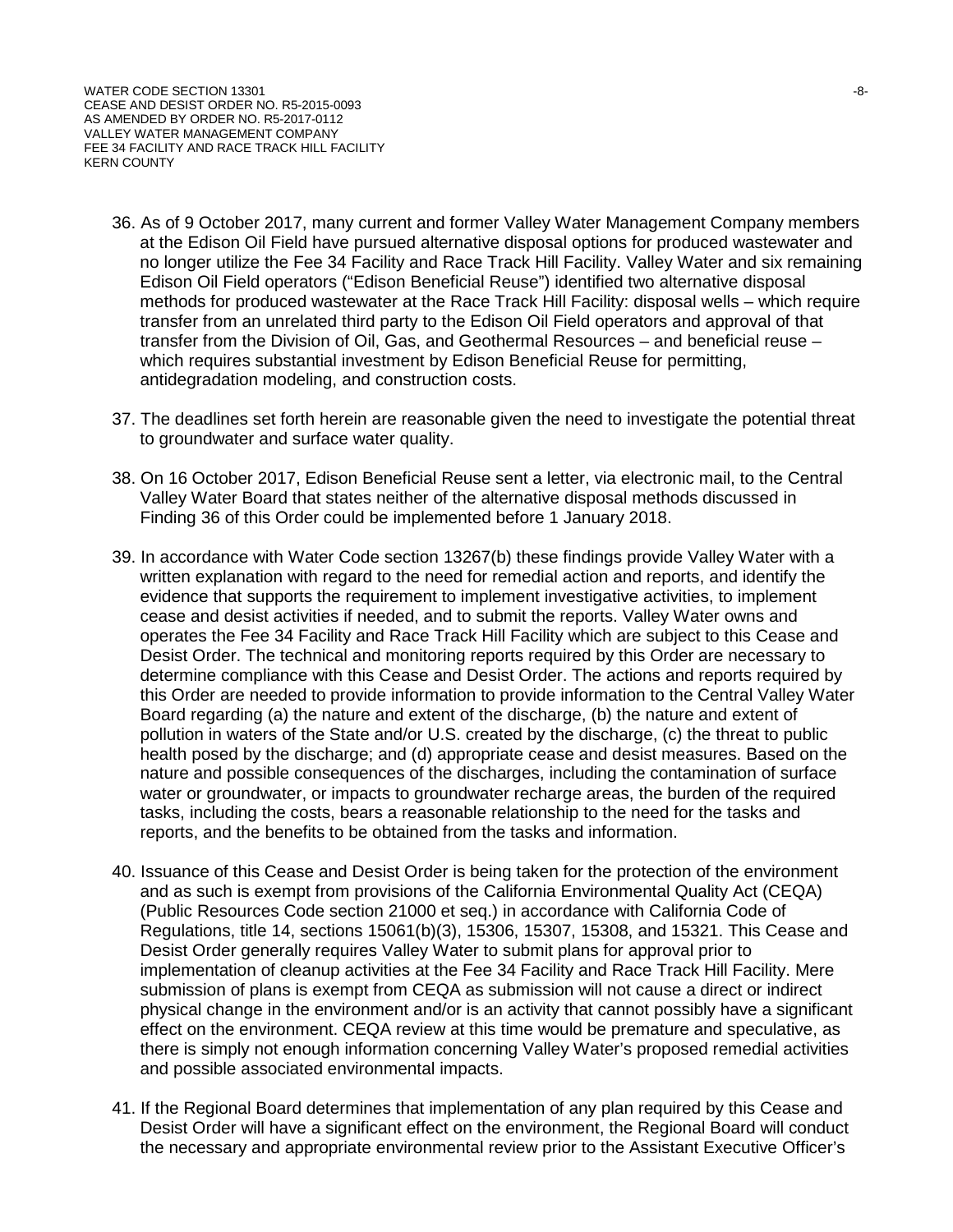approval of the applicable plan. The Discharger will bear the costs, including the Regional Board's costs, of determining whether implementation of any plan required by this Cease and Desist Order will have a significant effect on the environment and, if so, in preparing, handling and providing any documents necessary for environmental review. If necessary, the Discharger and a consultant acceptable to the Regional Board shall enter into a memorandum of understanding with the Regional Board regarding such costs prior to undertaking any environmental review.

As a result of the events and activities described in this Order, the Central Valley Water Board finds that a discharge of waste in violation of the Basin Plan has polluted groundwater. This Order requires Valley Water to take appropriate remedial action and to comply in accordance with the time schedule set forth below.

- 42. This Cease and Desist Order is based upon: 1) Chapter 5, Enforcement and Implementation commencing with section 13300, of the Porter-Cologne Water Quality Control Act (Water Code Division 7, commencing with section 13000); 2) Water Code section 13267, Investigations; inspections, Chapter 4, Regional Water Quality Control; 3) all applicable provisions of the Basin Plan including beneficial uses, water quality objectives, and implementation plans; 4) California State Water Resources Control Board (State Water Board) Resolution No. 68-16 (*Statement of Policy with Respect to Maintaining High Quality of Waters in California*); 5) State Water Board Resolution No. 92-49 (*Policies and Procedures for Investigation and Cleanup and Abatement of Discharges Under Water Code section 13304*); and 6) all other applicable legal authority.
- 43. Water Code section 13267 subdivision (b)(1) states, in relevant part:

In conducting an investigation specified in subdivision (a), the regional board may require that any person who has discharged, discharges, or is suspected of having discharged or discharging, or who proposes to discharge waste within its region … shall furnish, under penalty of perjury, technical or monitoring program reports which the regional board requires. The burden, including costs, of these reports shall bear a reasonable relationship to the need for the report and the benefits to be obtained from the reports. In requiring those reports, the regional board shall provide the person with a written explanation with regard to the need for the reports, and shall identify the evidence that supports requiring that person to provide the reports.

- 44. On 30/31 July 2015, in Rancho Cordova, California, after due notice to the Discharger and all other affected persons, the Central Valley Water Board conducted a public hearing at which evidence was received to consider an Order under Water Code section 13301 to establish a time schedule to achieve compliance with the Basin Plan or cease discharge.
- 45. On 9 October 2017, Valley Water Management Company requested the deadline to achieve compliance with the Basin Plan or to cease discharge be extended to 1 July 2019, to provide adequate time for Edison Beneficial Reuse to implement alternative disposal methods, discussed in Finding 36 that will reduce and eventually eliminate the discharge of produced wastewater to the Race Track Hill facility.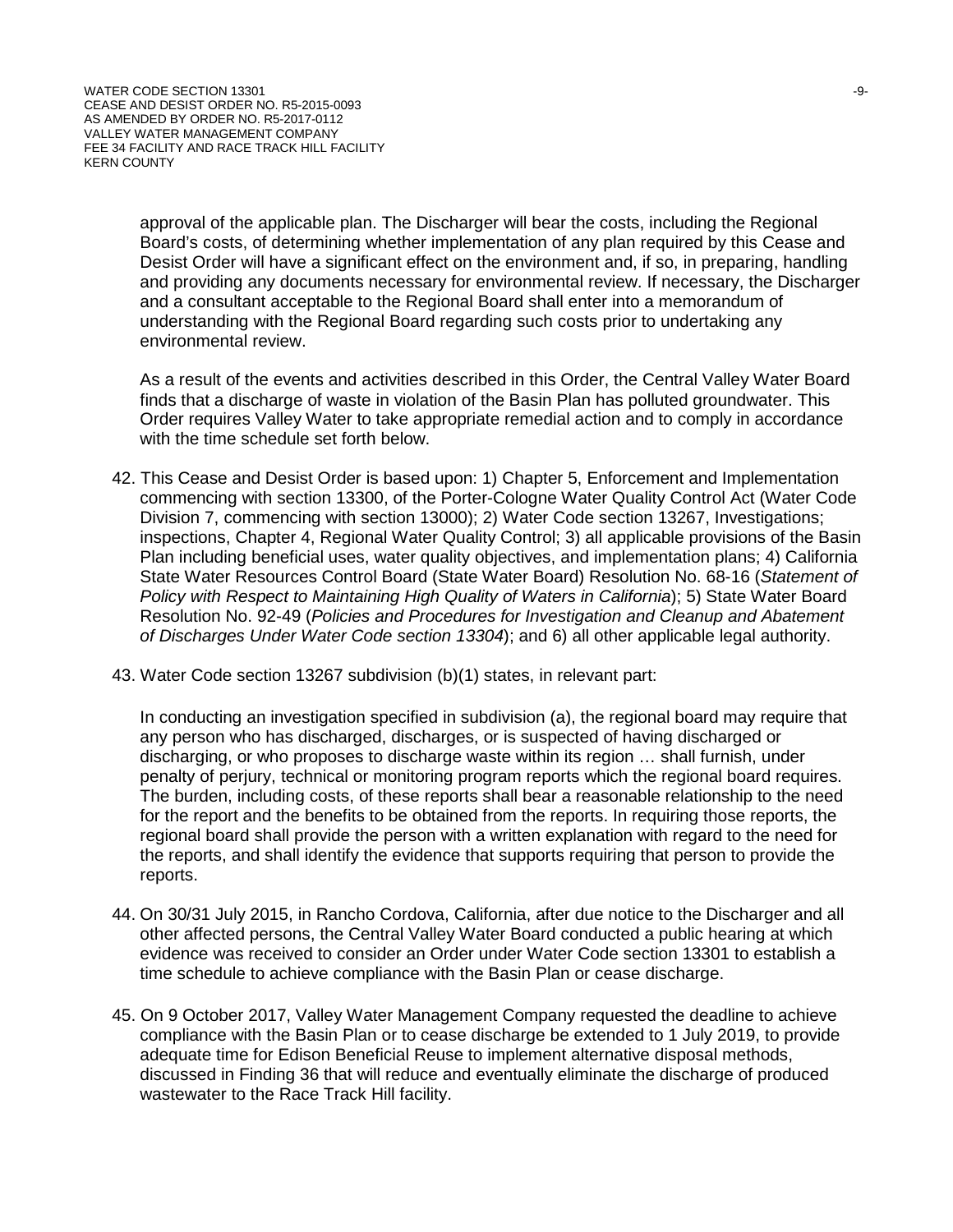46. On 7 December 2017, in Rancho Cordova, California, after due notice to the Discharger and all other affected persons, the Central Valley Water Board conducted a hearing at which evidence was receive to consider amending Order No. R5-2015-0093 under Water Code section 13301 to establish a time schedule to achieve compliance with the Basin Plan or to cease discharge.

**IT IS HEREBY ORDERED THAT,** pursuant to Water Code sections 13301 and 13267, Valley Water Management Company shall implement the following measures necessary to comply with the requirements of the *Water Quality Control Plan for the Tulare Lake Basin* and Orders issued by the Board.

### **Fee 34 Facility**

- 1. **By 1 October 2015**, Valley Water Management Company shall submit a *Phase 3 Investigation Work Plan for the Fee 34 Facility*. This work plan shall describe a time schedule under which Valley Water Management Company will conduct the following activities, including the time frame for completing each activity:
	- a. Conduct a hydrogeological site characterization to determine nature and extent of the release of waste constituents to the unsaturated zone and the groundwater underlying the Fee 34 Facility;
	- b. Prepare and submit a Water Quality Protection Standard Report proposing statistical data analysis methods to calculate concentration limits for each Constituent of Concern specified in Monitoring and Reporting Program R5-2015-0093;
	- c. Identify and sample water supply wells located within one-mile of the Fee 34 Facility and analyze the samples for waste constituents of concern; and
	- d. Analyze groundwater, surface water, and soil samples at a California certified laboratory in accordance with the SAP submitted as part of the Phase I Work Plan (see Finding No. 28) and approved by the Assistant Executive Officer (or his/her delegate).

Valley Water Management Company shall implement the *Phase 3 Investigation Work Plan for the Fee 34 Facility* immediately upon the Assistant Executive Officer's approval of the workplan. All timelines indicated in the workplan, as approved, are fully enforceable under this Order.

- 2. If the investigation conducted pursuant to the *Phase 3 Investigation Work Plan for the Fee 34 Facility* indicates that a release of waste constituents has impacted the unsaturated zone or the groundwater underlying the Fee 34 Facility such that the beneficial uses of the underlying groundwater or surface waters are threatened, then Valley Water Management Company shall submit a *Phase 4 Remediation Work Plan for the Fee 34 Facility*. This work plan shall describe a time schedule under which Valley Water Management Company will conduct the following activities, including the time frame for completing each activity:
	- a. Conduct a hydrogeological site characterization to determine the nature and extent of any release of waste constituents consistent with the evaluation monitoring program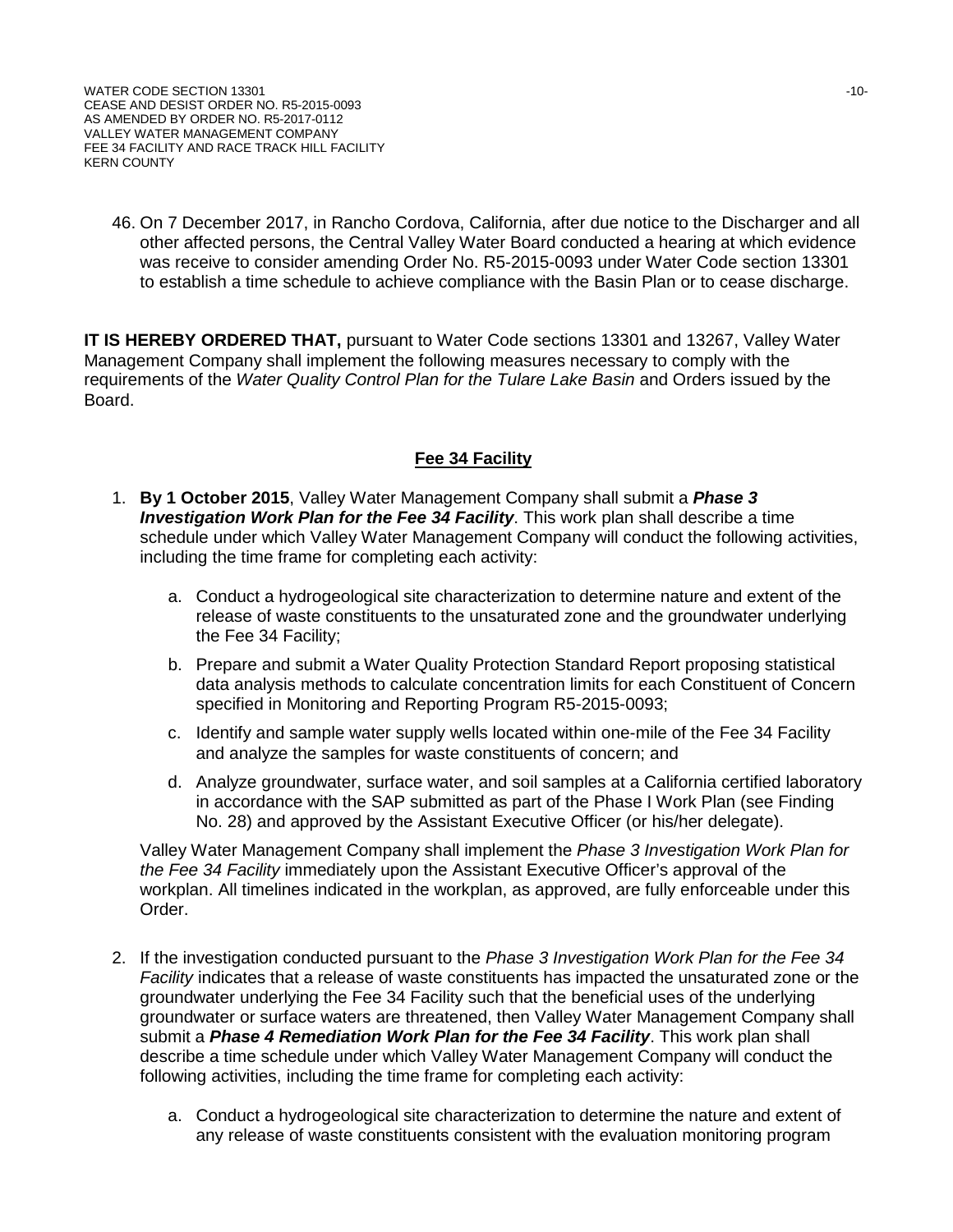requirements contained in California Code of Regulations, Title 27, section 20005 et seq. (Title 27);

- b. Following the characterization of the nature and extent of the release, a groundwater, surface water, and/or soil remediation program consistent with the corrective action program requirements contained in Title 27 (this will entail the preparation of an engineering feasibility study followed by a proposed corrective action program); and
- c. Based on the information acquired during the hydrogeological site characterization, submit a revised report of waste discharge that will ensure that discharges at the Fee 34 Facility will be in compliance with the *Water Quality Control Plan for the Tulare Lake Basin*.

Valley Water Management Company shall implement the *Phase 4 Remediation Work Plan for the Fee 34 Facility* immediately upon the Assistant Executive Officer's approval of the workplan. All timelines indicated in the workplan, as approved, are fully enforceable under this Order. In no event shall the report of waste discharge required under 2.c., above be submitted after **1 September 2016**.

# **Race Track Hill Facility**

- 3. **By 1 October 2015**, Valley Water Management Company shall submit a *Phase 3 Investigation Work Plan for the Race Track Hill Facility*. This work plan shall describe a time schedule under which Valley Water Management Company will conduct the following activities, including the time frame for completing each activity:
	- a. Continue a hydrogeological site characterization to determine the nature and extent of the release of waste constituents consistent with the evaluation monitoring program requirements contained in Title 27;
	- b. Prepare and submit a Water Quality Protection Standard Report proposing statistical data analysis methods to calculate concentration limits for each Constituent of Concern specified in Monitoring and Reporting Program R5-2015-0093.
	- c. Identify and sample water supply wells located within one-mile of the Race Track Hill Facility and analyze the samples for waste constituents of concern;
	- d. Provide an assessment of the potential water quality impacts to groundwater and surface water from operation of the sprayfields. This assessment shall look at the buildup of salts on the soil surface and in the soil column, shall evaluate the capacity of the soils beneath the sprayfield and the plants grown in the sprayfield to attenuate the salt, and shall evaluate the extent to which stormwater runoff from the sprayfields may mobilize salts and transport them to surface waters; and
	- e. Analyze groundwater, surface water, and soil samples at a California certified laboratory in accordance with the SAP submitted as part of the Phase I Work Plan (see Finding No. 28) and approved by the Assistant Executive Officer (or his/her delegate).

Valley Water Management Company shall implement the *Phase 3 Investigation Work Plan for the Race Track Hill Facility* immediately upon the Assistant Executive Officer's approval of the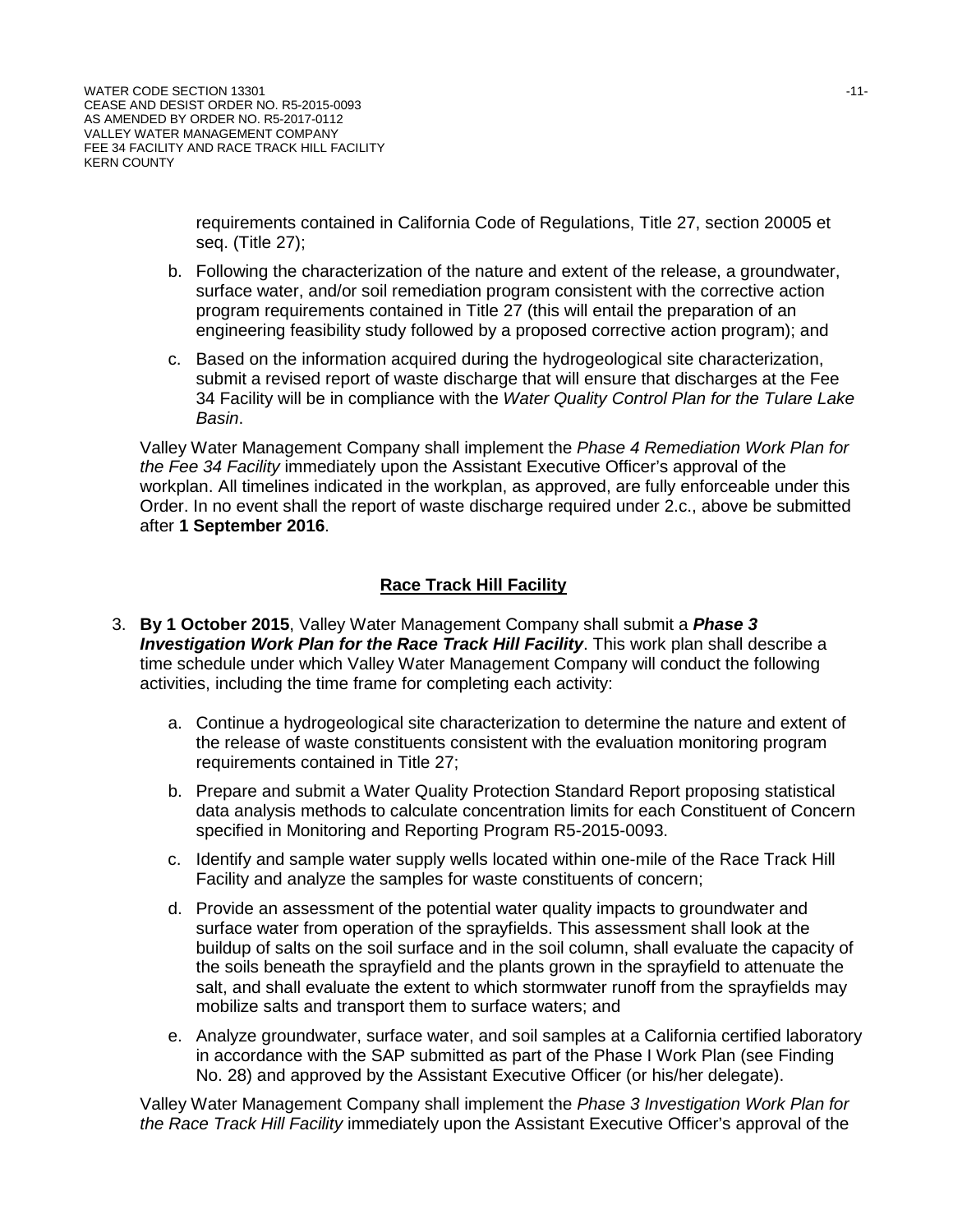workplan. All timelines indicated in the workplan, as approved, are fully enforceable under this Order.

- 4. **By 1 October 2015**, Valley Water Management Company shall submit a *Race Track Hill Water Balance Report* that contains a water balance for the Race Track Hill facility. The *Race Track Hill Water Balance Report* must provide calculations showing:
	- a. The storage capacity and surface areas of the surface impoundments and sprayfield, including the topography of the sprayfields;
	- b. The volume of water applied each month to the surface impoundments;
	- c. The calculated leakage to the subsurface per month from the surface impoundments;
	- d. The monthly evaporation loss from the surface impoundments;
	- e. The monthly rainfall falling at the facility;
	- f. The monthly volume of water applied to the sprayfields;
	- g. The monthly volume of water returned to the ponds from collection of stormwater runoff from the sprayfield areas; and
	- h. The monthly evapotranspiration from the sprayfields.

The *Race Track Hill Water Balance Report* should include actual or estimated monthly volumes of water discharged to the Rack Track Hill facility for the period from 1 January 2010 through 31 December 2014, the average annual discharge for each of these years, as well as the average monthly discharges for each month in a typical calendar year.

- 5. **By 1 April 2016**, Valley Water Management Company shall submit a *Surface Water Quality Protection Report*. This report shall:
	- a. Describe the current runoff control features and BMPs for the sprayfields at the Rack Track Hill facility,
	- b. Explain how operation and maintenance of the sprayfields runoff control features and BMPs will ensure that there is no discharge of stormwater from the sprayfields to surface waters.
	- c. If current runoff control features and BMPs for the sprayfields at the Rack Track Hill facility shows that there is insufficient capacity to capture and store the stormwater runoff from the sprayfields, then the *Surface Water Quality Protection Report* shall describe a time schedule under which Valley Water Management Company will add runoff controls and/or BMPs to ensure full capture of all stormwater runoff from the sprayfields and impoundments at the Race Track Hill facility by 1 October 2016.

**By 1 October 2016**, Valley Water Management Company shall fully implement all runoff control features and BMPs described or proposed in the in the *Surface Water Quality Protection Report*.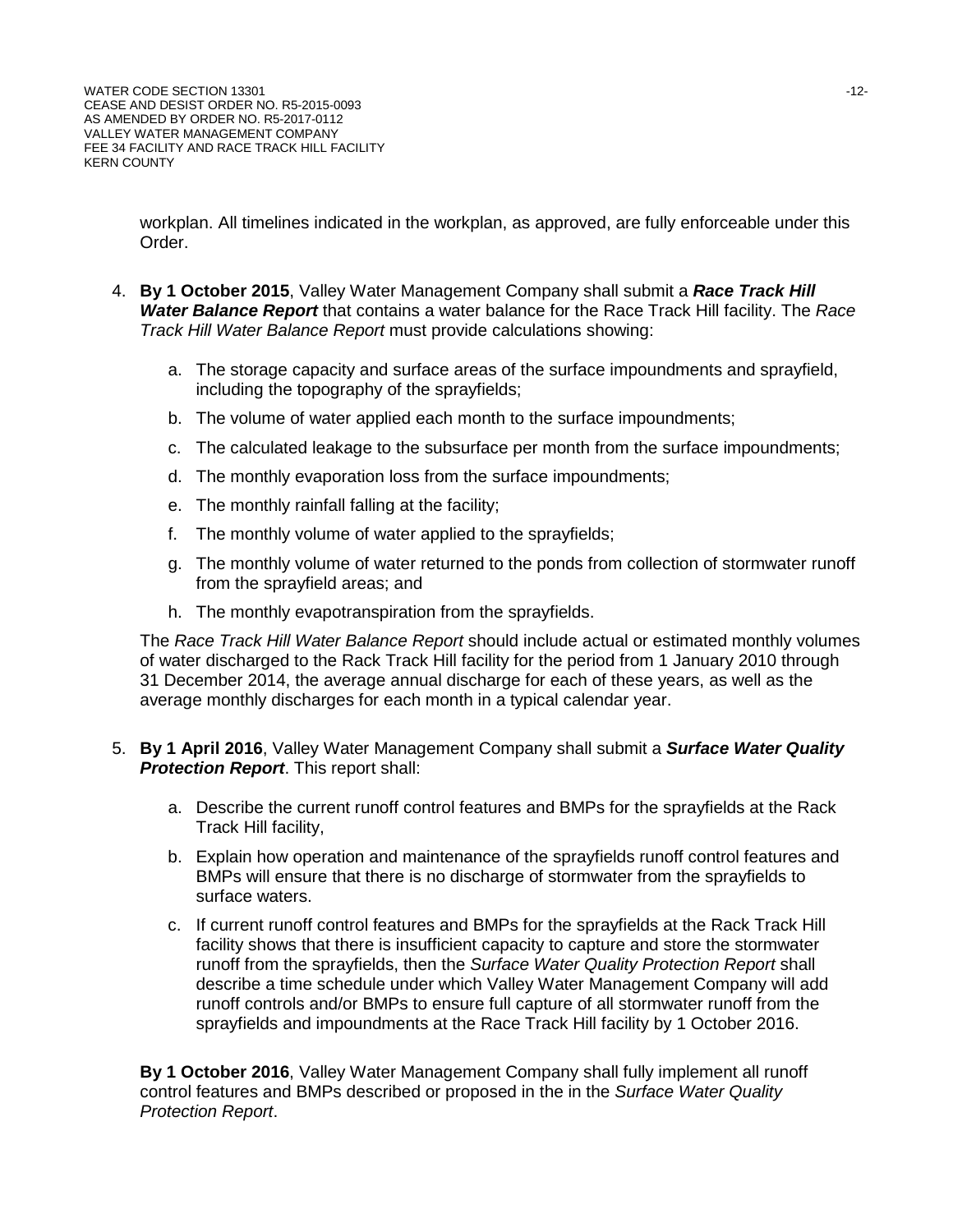- 6. **By 1 September 2016**, Valley Water Management Company shall:
	- a. Submit a complete *Report of Waste Discharge[6](#page-12-0)* based on the information acquired during the hydrogeological site characterization that will ensure that future discharges at the Race Track Hill Facility will be in compliance with the *Water Quality Control Plan for the Tulare Lake Basin*. The Report of Waste Discharge may propose a reasonable time schedule to come into compliance with applicable requirements of the *Water Quality Control Plan for the Tulare Lake Basin.* Delays in acquiring authorization from the Division of Oil, Gas & Geothermal Resources to conduct underground injection activities shall not be used as an excuse to delay this submittal.
	- b. Submit a *Closure Plan and Closure Time Schedule* for the wind-down and closure of any portions of the Race Track Hill Facility that Valley Water Management Company determines are no longer to be used. The Closure Plan and Time Schedule shall specify the dates by which Valley Water Management Company will remove the residual liquid waste and close the ponds in accordance with applicable regulatory requirements.
	- *c.* Submit a *Race Track Hill Remediation Workplan* based on the *Phase 3 Investigation Work Plan for the Race Track Hill Facility* that shall either
		- i. Describe a time schedule under which Valley Water Management Company will conduct groundwater, surface water, and/or soil remediation consistent with the corrective action program requirements of Title 27. This will entail the preparation of an engineering feasibility study followed by a proposed corrective action program; or
		- ii. Specify a suite of groundwater, surface water, and/or soil management practices that Valley Water Management Company will implement to minimize or prevent any additional water quality degradation that may occur due to current and historic waste management practices at the Race Track Hill Facility. Concurrently, Valley Water Management Company would propose studies and/or technical reports in support of an amendment that would incorporate site specific objectives, groundwater management zones, or other alternate compliance strategies for the Race Track Hill Facility into *Water Quality Control Plan for the Tulare Lake Basin (such proposals would* need to be coordinated with the CV-SALTS stakeholder initiative). However, if such proposals cannot ensure the protection of beneficial uses in the vicinity of the Race Track Hill Facility or are otherwise infeasible, the Central Valley Water Board or its delegee may reject the proposal and require Valley Water Management Company to comply with the remediation requirements of 6.c.i, above.
- 7. **On 1 July 2019,** Valley Water is prohibited from discharging to surface impoundments or land at the Race Track Hill facility unless those discharges are in full compliance with waste discharge requirements issued by the Central Valley Water Board. Waste discharge

<span id="page-12-0"></span> $6$  If the discharges at the facility may be regulated under a General Order, Valley Water Management Company may elect to submit a Notice of Intent to obtain coverage under that General Order in lieu of submitting an individual Report of Waste Discharge.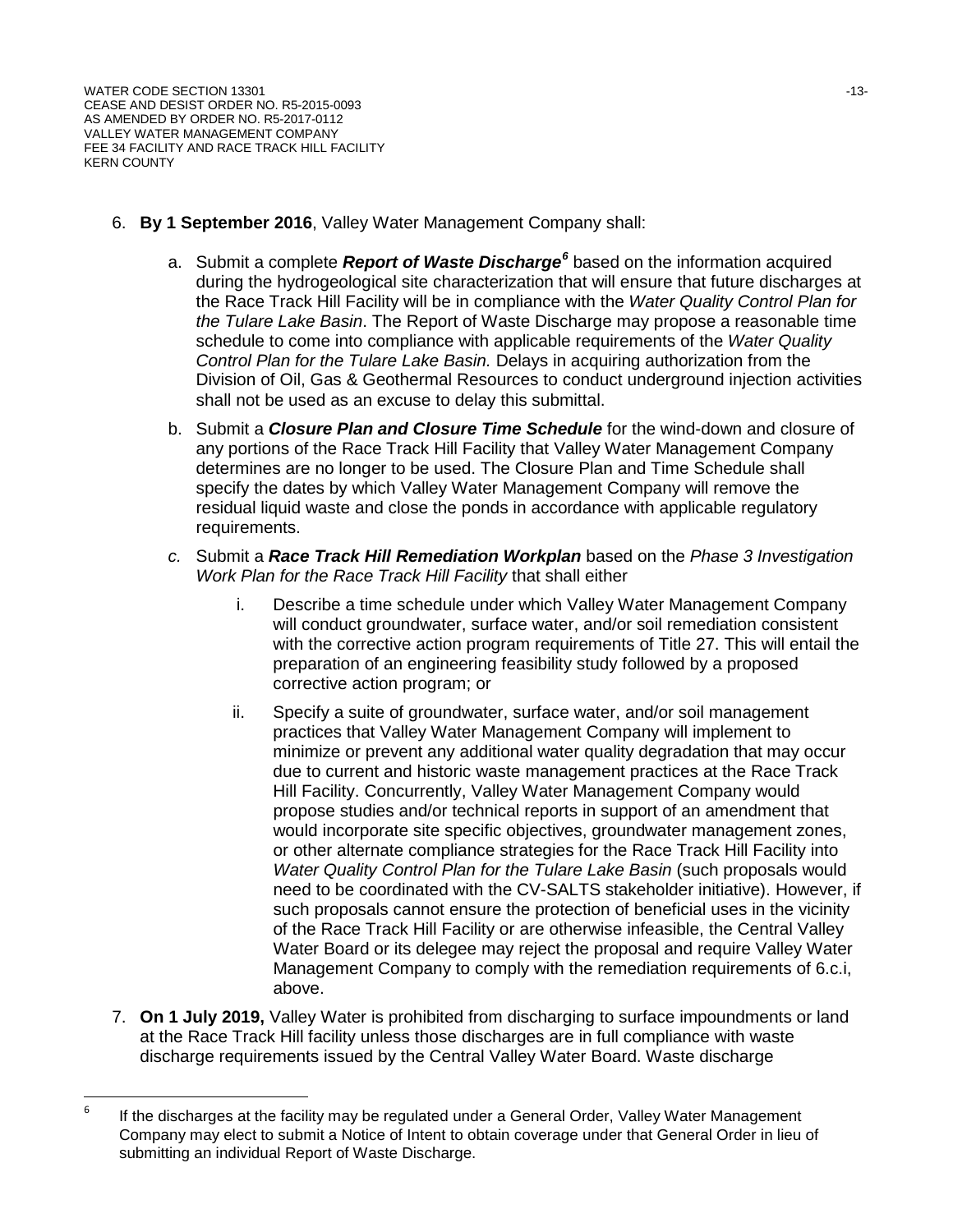requirements issued by the Central Valley Water Board may include an enforceable time schedule, should additional time be necessary to complete actions pursuant to section 6.c.ii, above.

8. The monthly average daily discharge of produced wastewater to the Race Track Hill Facility shall not exceed 2,500 barrels. This shall be calculated by summing the daily flows for the month and dividing by the number of days in the calendar month.

#### **Annual Reporting**

Beginning **1 November 2015**, or a date approved by the Assistant Executive Officer (or his/her delegate), and quarterly thereafter until all activities described in this Order are complete, Valley Water Management Company shall submit technical reports that provide information to document the activities completed to date. Corrective actions shall be proposed and included in these technical reports when Work Plan activities fail to satisfy any interim or final success criteria

#### **Other Requirements**

- 9. **Electronic and Paper Media Reporting Requirements.** Valley Water shall submit both electronic and paper copies of all reports required under this Cease and Desist Order including work plans, technical reports, and monitoring reports. Larger documents shall be divided into separate files at logical places in the report to keep file sizes under 150 megabytes. Valley Water shall continue to provide a paper transmittal letter, a paper copy of all figures larger than 8.5 inches by 14 inches (legal size), and an electronic copy (on Compact Disc [CD] or other appropriate media) of all reports to the Central Valley Water Board. All paper correspondence and documents submitted to the Central Valley Water Board shall include the following identification numbers in the header or subject line: Fee 34 Facility Geotracker Site ID: T10000005197; and Race Track Hill Facility Geotracker Site ID: T10000005199. Valley Water shall comply with the following reporting requirements for all reports and plans (and amendments thereto) required by this Order:
	- a. Reports and Plans Required by this Order. Valley Water shall submit one paper and one electronic, searchable Portable Document Format (PDF) copy of all technical reports, monitoring reports, progress reports, and plans required by this Order. The PDF copy of all the reports shall also be uploaded into the Geotracker database, as required by Reporting Requirement 2.(b)(iv) below.
	- b. Electronic Data Submittals to the Central Valley Water Board in compliance with the Cease and Desist Order are required to be submitted electronically via the Internet into the Geotracker database (Fee 34 Facility Geotracker Site ID: T10000005197; and Race Track Hill Facility Geotracker Site ID: T10000005199). The electronic data shall be uploaded on or prior to the regulatory due dates set forth in the Cease and Desist Order or addenda thereto. To comply with these requirements, Valley Water shall upload to the Geotracker database the following minimum information:
		- 1) Laboratory Analytical Data: Analytical data (including geochemical data) for all waste, soil, and water samples shall be submitted in Electronic Deliverable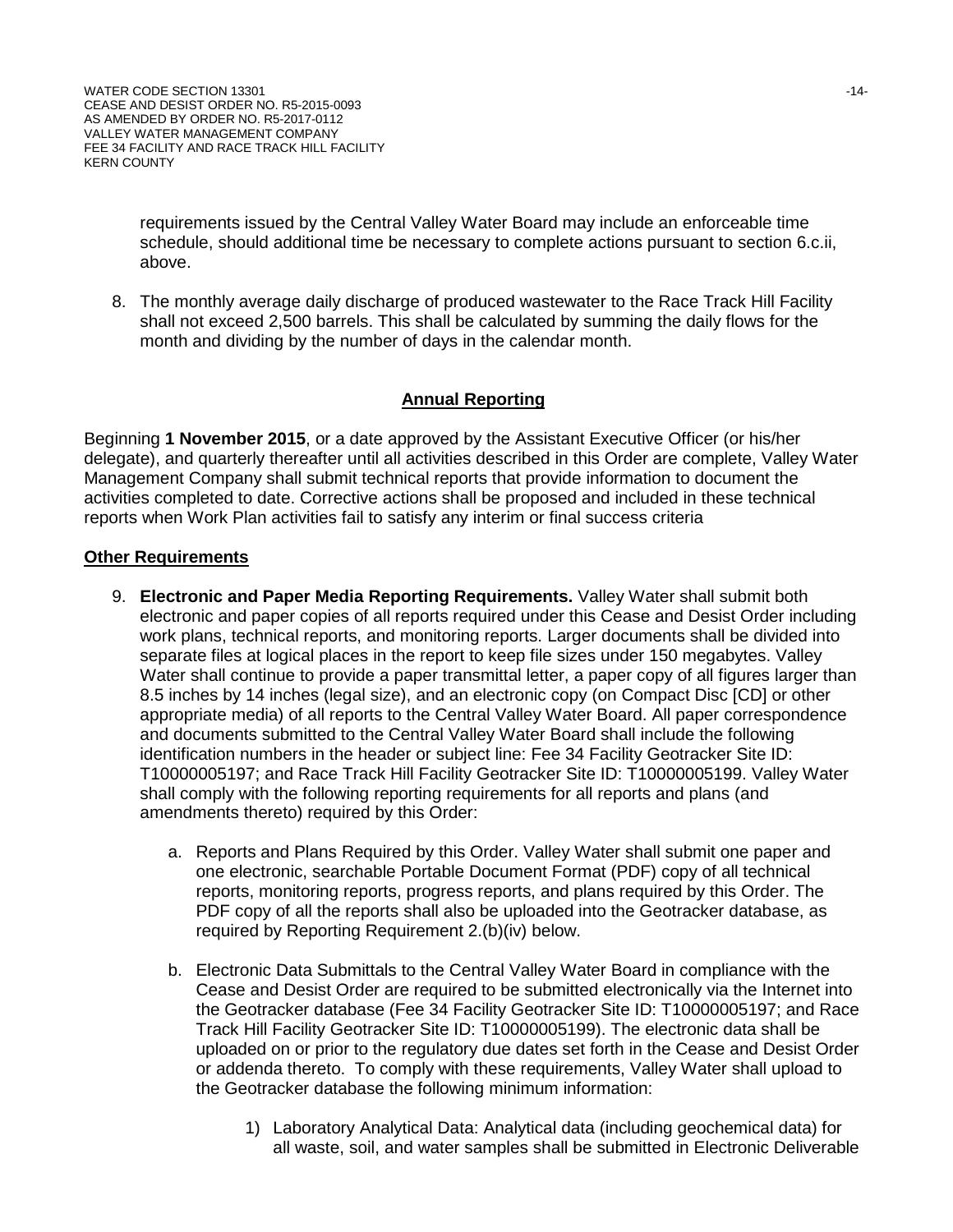Format (EDF), which facilitates the transfer of data from the laboratory to the end user. Waste, soil, and water include analytical results of samples collected from the following locations and devices: surface samples, equipment, monitoring wells, boreholes, gas and vapor wells or other collection devices, surface water, groundwater, piezometers, and stockpiles.

- 2) Locational Data: All permanent monitoring locations (monitoring wells, sediment sampling locations, surface water sampling locations, etc.) shall be surveyed with latitude and longitude coordinates in a decimal degree format based on the North American Datum 1983 ellipsoid, and accurate to within one meter (3 feet) and elevation data accurate to 0.01 feet.
- 3) Site Maps: Site maps which display discharge locations, streets bordering the Facilities, and sampling locations for all waste, soil, and water samples. A site map is a stand-alone document that may be submitted in various electronic formats. Site maps must also be uploaded to show the maximum extent of any soil impact and water pollution. An update to the site maps may be uploaded at any time.
- 4) Electronic Report: A complete copy (in character searchable PDF) of all work plans, work plan modifications, assessment, cleanup, and monitoring reports including the signed transmittal letters, professional certifications, and all data presented in the reports.
- 10. **Duty to Use Qualified Professionals.** As required by the California Business and Professions Code sections 6735, 7835, and 7835.1, all reports shall be prepared by, or under the supervision of, a California Registered Engineer or Professional Geologist and signed by the registered professional. Each technical report submitted by Valley Water shall contain the professional's signature and/or stamp of the seal.
- 11. **Signatory Requirements.** All reports required under this Cease and Desist Order shall be signed and certified by Valley Water or by a duly authorized representative and submitted to the Central Valley Water Board. A person is a duly authorized representative only if: 1) The authorization is made in writing by Valley Water; and 2) The authorization specifies either an individual or a position having responsibility for the overall operation of the regulated facility or activity. (A duly authorized representative may be either a named individual or any individual occupying a named position.)
- 12. With each report required by this Cease and Desist Order, Valley Water shall provide under penalty of perjury under the laws of California a "Certification" statement to the Central Valley Water Board. The "Certification" shall include the following signed statement:

*I certify under penalty of law that this document and all attachments were prepared under my direction or supervision in accordance with a system designed to assure that qualified personnel properly gather and evaluate the information submitted. Based on my inquiry of the person or persons who manage the system, or those persons directly responsible for gathering the information, the information submitted is, to the best of my knowledge and belief, true, accurate, and complete. I am aware that there are*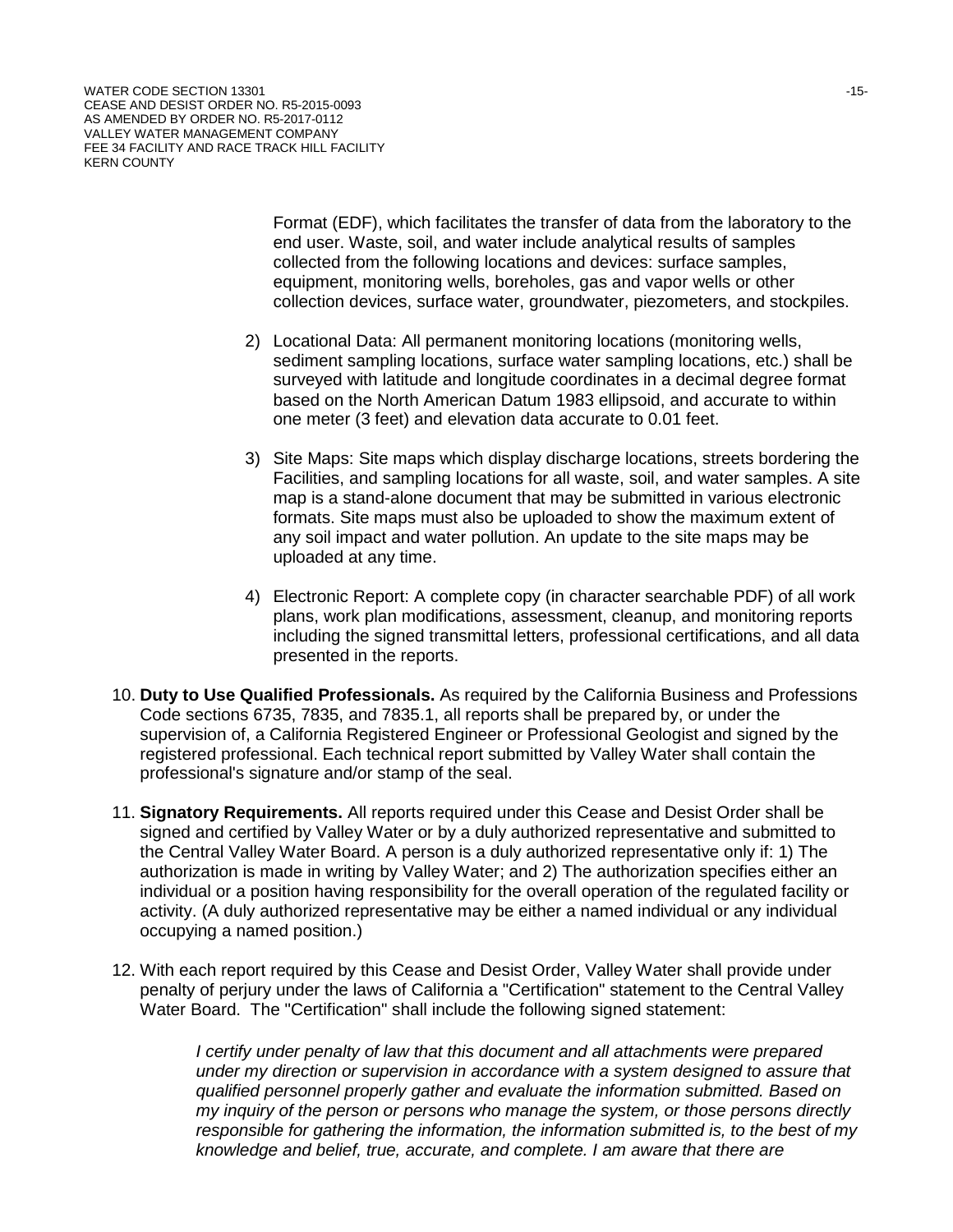*significant penalties for submitting false information, including the possibility of fine and imprisonment for knowing violations. Pursuant to Water Code section 13350, any person who violates a cease and desist order may be liable administratively or civilly in an amount up to fifteen thousand dollars (\$15,000) for each day in which the cease and desist order is violated.*

13. All monitoring and technical reports required under this Cease and Desist Order shall be submitted to:

> California Regional Water Quality Control Board Central Valley Region 1685 E Street, Suite 200 Fresno, CA 93706 Attn: Ron Holcomb Geotracker Site ID No.: T10000005197 or T10000005199

If, in the opinion of the Executive Officer, the Discharger fails to comply with the provisions of this Order, the Executive Officer may refer this matter to the Attorney General for judicial enforcement or may issue a complaint for administrative civil liability.

Failure to comply with this Order, Order 92-110, Order 92-11037, or Resolution 58-349 may result in the assessment of Administrative Civil Liability of up to \$10,000 per violation, per day, depending on the violation, pursuant to the Water Code, including sections 13268, 13350 and 13385. The Central Valley Water Board reserves its right to take any enforcement actions authorized by law.

Any person aggrieved by this action of the Central Valley Water Board may petition the State Water Board to review the action in accordance with Water Code section 13320 and California Code of Regulations, title 23, sections 2050, et seq. The State Water Board must receive the petition by 5:00 p.m., 30 days after the date of this Order, except that if the thirtieth day following the date of this Order falls on a Saturday, Sunday, or state holiday, the petition must be received by the State Water Board by 5:00 p.m. on the next business day. Copies of the law and regulations applicable to filing petitions may be found on the Internet at:

[http://www.waterboards.ca.gov/public\\_notices/petitions/water\\_quality](http://www.waterboards.ca.gov/public_notices/petitions/water_quality)

or will be provided upon request.